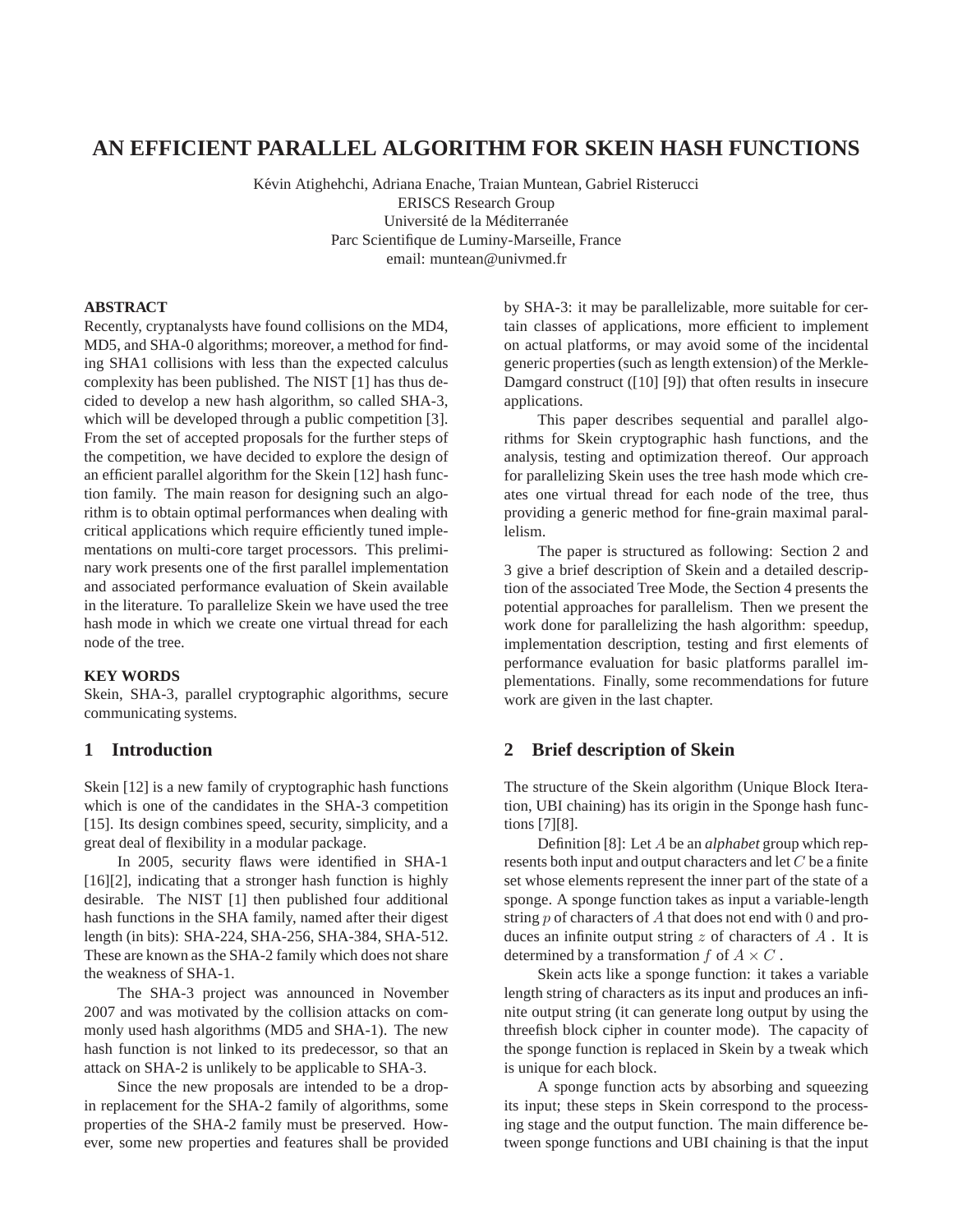chaining value for the UBIs of the output function is the same, while in the sponge function it depends on the previous state.

Skein also has a configuration block that is processed before any other blocks.

The hash functions in the Skein family use three different sizes for internal state : 256, 512 and 1024 bits:

- Skein-512: the primary proposal; it should remain secure for the foreseeable future.
- Skein-1024: the ultra-conservative variant. If some future attack managed to break Skein-512, it should remain secure. Also, with dedicated hardware it can run twice as fast as Skein-512.
- Skein-256: the low memory variant. It can be implemented using about 100 bytes of memory.

Skein uses Threefish as a tweakable block cipher, with the UBI chaining mode to build a compression function that maps an arbitrary input size to a fixed output size. For instance, Figure 6 shows a UBI computation for Skein-512 on a 166-byte (three blocks) input, which makes three calls to Threefish-512.

The core of Threefish is a non-linear mixing function called MIX that operates on two 64-bit words. This cipher repeats operations on a block a certain number of rounds (72 for Threefish-256 and Threefish-512, 80 for Threefish-1024), each of these rounds being composed of a certain number of MIX functions (2 for Threefish-256, 4 for Threefish-512 and 8 for Threefish-1024) followed by a permutation. A subkey is injected every four rounds. For a parallel implementation, each mix operation could be assigned to one thread since, for a given round, they operate on different 128-bit blocks. In theory, we could achieve a maximum speedup of 2 with Threefish-256, 4 with Threefish-512 and 8 with Threefish-1024 provided that, at each round, waiting times (for instance for scheduling) between threads are negligible, a permutation being performed at the end of each round.

Skein is built with three basic elements: the block cipher (Threefish), the UBI, and an argument (containing a configuration block and optional arguments). The configuration block is mainly used for tree hash, while optional arguments make it possible to create different hash functions for different purposes, all based on Skein.

Skein can work in two modes of operation, which are built on chaining the UBI operations:

• Simple hash: Takes a variable sized input and returns the corresponding hash. It is a simple and reduced version of the full Skein mode. For instance, with a hash process where the desired output size is equal to the internal state size it consists of three chained UBI functions, the first processes the configuration string, the second the message and the last is used to supply the output.

• Full Skein: The general form of Skein admits key processing, tree hashing and optional arguments (for example, personalization string, public key, key identifier, nonce, and so on). The tree mode replaces the single UBI call which processes the message by a tree of UBI calls.

The result of the last UBI call (the root UBI call in the case of tree processing) is an input to the Output function which generates a hash of desired size.

The followings sections recall the two modes of Skein intended to be widely used, the Simple Hash mode and the Hash Tree mode, a mode specifically designed for parallel implementations (see [12] for more information).

## **3 Simple Hash Mode**

### **3.1 Specification**

A simple Skein hash computation has the following inputs:

- $N_b$  The internal state size, in bytes (32, 64 or 128).
- $N<sub>o</sub>$  The output size, in bits.
- M The message to be hashed, a string of up to  $2^{99} 8$ bits  $(2^{96} - 1$  bytes).

Let C be the configuration string for which  $Y_l = Y_f$  =  $Y_m = 0$ . We define:

- $K' := 0^{N_b}$  a string of  $N_b$  zero bytes (1)
- $G_0$  :=  $UBI(K', C, T_{cfg}2^{120})$  (2)
- $G_1$  :=  $UBI(G_0, M, T_{msg}2^{120})$  (3)
- $H \coloneqq Output(G_1, N_o)$  (4)

where  $H$  is the result of the hash.

If the three parameters  $Y_l$ ,  $Y_f$  and  $Y_m$  are not all 0, then the straight UBI operation of the equation (3) is replaced by a tree of UBI operations as defined in the Section 4.1.

#### **3.2 Remarks**

UBI is a chaining mode for the Threefish cipher, so there is no underlying parallelism other than that which can be obtained with the Threefish block encryption as explained above. The Output operation of the equation (4) is in fact a sequence of UBI operations iterated according to a counter mode, thus the output operation can be done in parallel by assigning the UBI operations to each thread according to a round robin arrangement.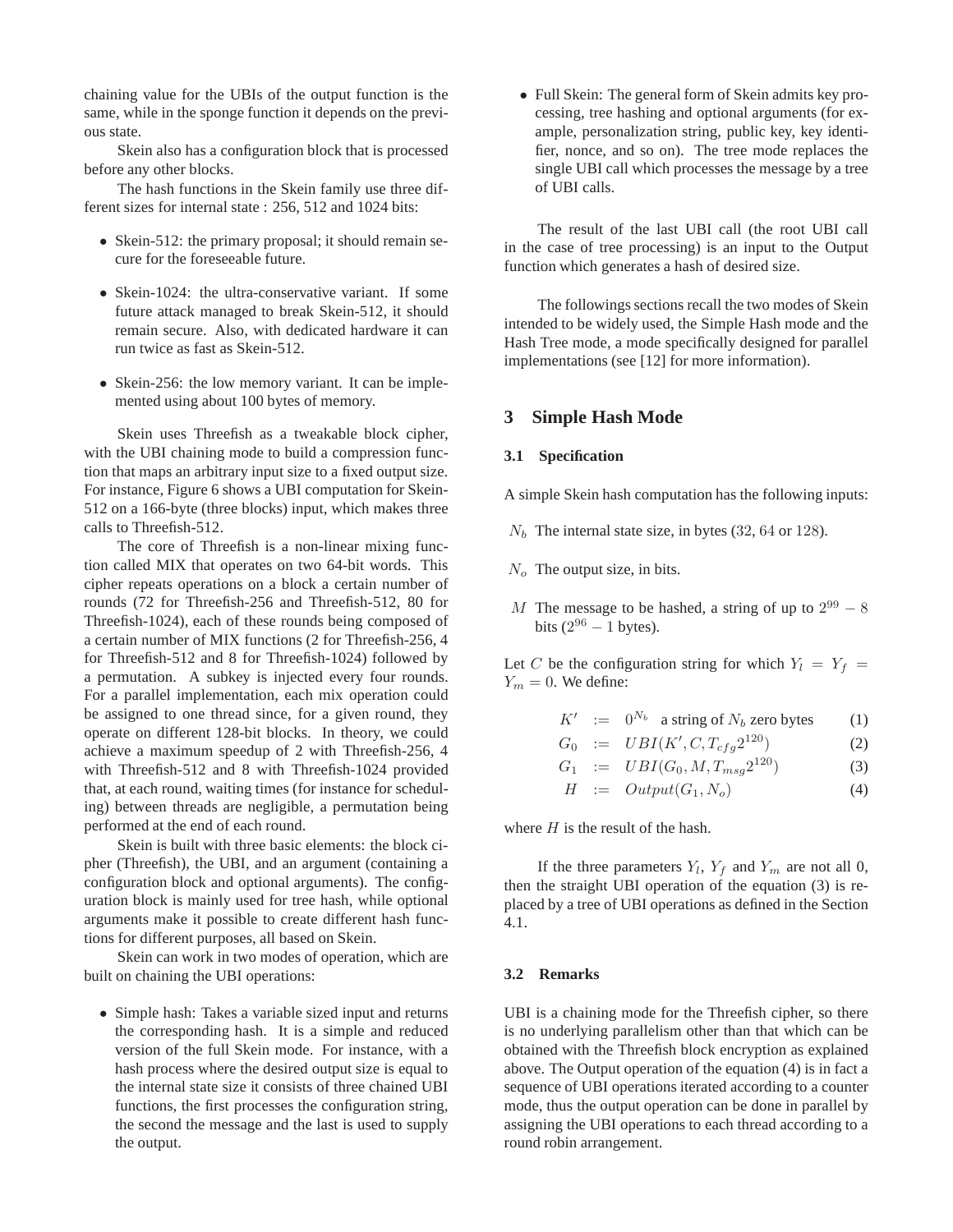## **4 Hash Tree Mode**

## **4.1 Specification**

Tree processing varies according to the following input parameters:

- $Y_l$  The leaf size encoding. The size of each leaf of the tree is  $N_l = N_b 2^{Y_l}$  bytes with  $Y_l \geq 1$  (where  $N_b$  is the size of the internal state of Skein).
- $Y_f$  The fan-out encoding. The fan-out of a tree node is  $2^{Y_f}$  with  $Y_f \geq 1$ . The size of each node is  $N_n =$  $N_b 2^{Y_f}$ .
- $Y_m$  The maximum tree height;  $Y_m \geq 2$ . If the hieght of the tree is not limited this parameter is set to 255.
- $G_0$  The input chaining value and the output of the previous UBI function.
- M The message data.



Figure 1: Tree hashing with  $Y_l = Y_f = 1$ 

We define the leaf size  $N_l = N_b 2^{Y_l}$  and the node size  $N_n = N_b 2^{Y_f}.$ 

We first split the message  $M$  into one or more message blocks  $M_{0,0}, M_{0,1}, ..., M_{0,k-1}$ , each of size  $N_l$  bytes except the last, which may be smaller. We now define the first level of tree hashing by:

$$
M_1 = \prod_{i=0}^{k-1} \text{UBI}(G_0, M_{0,i}, iN_l + 1 \cdot 2^{112} + T_{msg} \cdot 2^{120})
$$

The rest of the tree is defined iteratively. For any level  $l =$ 1, 2, ... we use the following rules:

- 1. If  $M_l$  has length  $N_b$ , then the result  $G_0$  is defined by  $G_1 = M_l.$
- 2. If  $M_l$  is longer than  $N_b$  bytes and  $l = Y_m 1$ , then we have almost reached the maximum tree height. The result is then defined by:

$$
G_1 = \text{UBI}(G_0, M_l, Y_m \cdot 2^{112} + T_{msg} \cdot 2^{120})
$$

3. If neither of these conditions holds, we create the next tree level. We split  $M_l$  into blocks  $M_{l,0}, M_{l,1}, ..., M_{l,k-1}$ , where all blocks are of size  $N_n$ , except the last which may be smaller. We then define:

$$
M_{l+1} = \prod_{i=0}^{k-1} \text{UBI}(G_0, M_{l,i}, iN_n + (l+1) \cdot 2^{112} + T_{msg} \cdot 2^{120})
$$

and apply the above rules to  $M_{l+1}$  again.

The result  $G_1$  is then the chaining input to the output transformation.

#### **4.2 Sequential implementation**

The straightforward method would consist of implementing this algorithm as it is described in its specifications. This implementation constitutes a scheduling method for the node processing that we call *Lower level and leftmost node first* (or *Lower level node first* for short). Such an implementation has the disadvantage of consuming a lot of memory. For instance if we take  $Y_l = 1$ , we need an amount of avalaible memory space of up to half of the message size, which may be impossible for long messages. There is an effective algorithm (see [13]) which computes a value of a node of height h, while storing only up to  $h+1$ hash values. The idea is to compute a new parent hash value as soon as possible before continuing to compute the lower level node hash values; we call this method *heigher level node first*. The interest of this method, which maintains a stack in which the intermediate values are stored, is to rapidly discard those that are no longer needed. This stack, which is initially empty, is used as follows: we use (push) leaf values one by one from left to right and we check at each step whether or not the last two values on the stack are of the same height. If such is the case, these last two values are popped and the parent hash value is computed and pushed onto the stack, otherwise we continue to push a leaf value and so on. Note that we could use a two hash-sized buffer at each level (from 1 to  $h$ ) instead of a unique stack, even though it is useless in such a sequential implementation. This algorithm can be applyed to Skein trees, in which case the memory consumption does not exceed  $(h - 1)(2^{Y_f} - 1) + 2^{Y_l}$  blocks of size  $N_b$ for the computation of a node of height  $h$ , on the condition that we include a special termination round since they are not necessarily full trees (as we can see in Figure 1).

We assume the existence of the following elements:

- **oracles:**
	- $S(n)$  which returns the node value.
	- **–** LEAF CALC(l) which returns a pair of elements  $(S(n_l), t)$  where  $S(n_l)$  is the leaf value (a  $N_b$ -sized block of the message) and t a binary variable indicating whether it is the last leaf (1) or not  $(0)$ .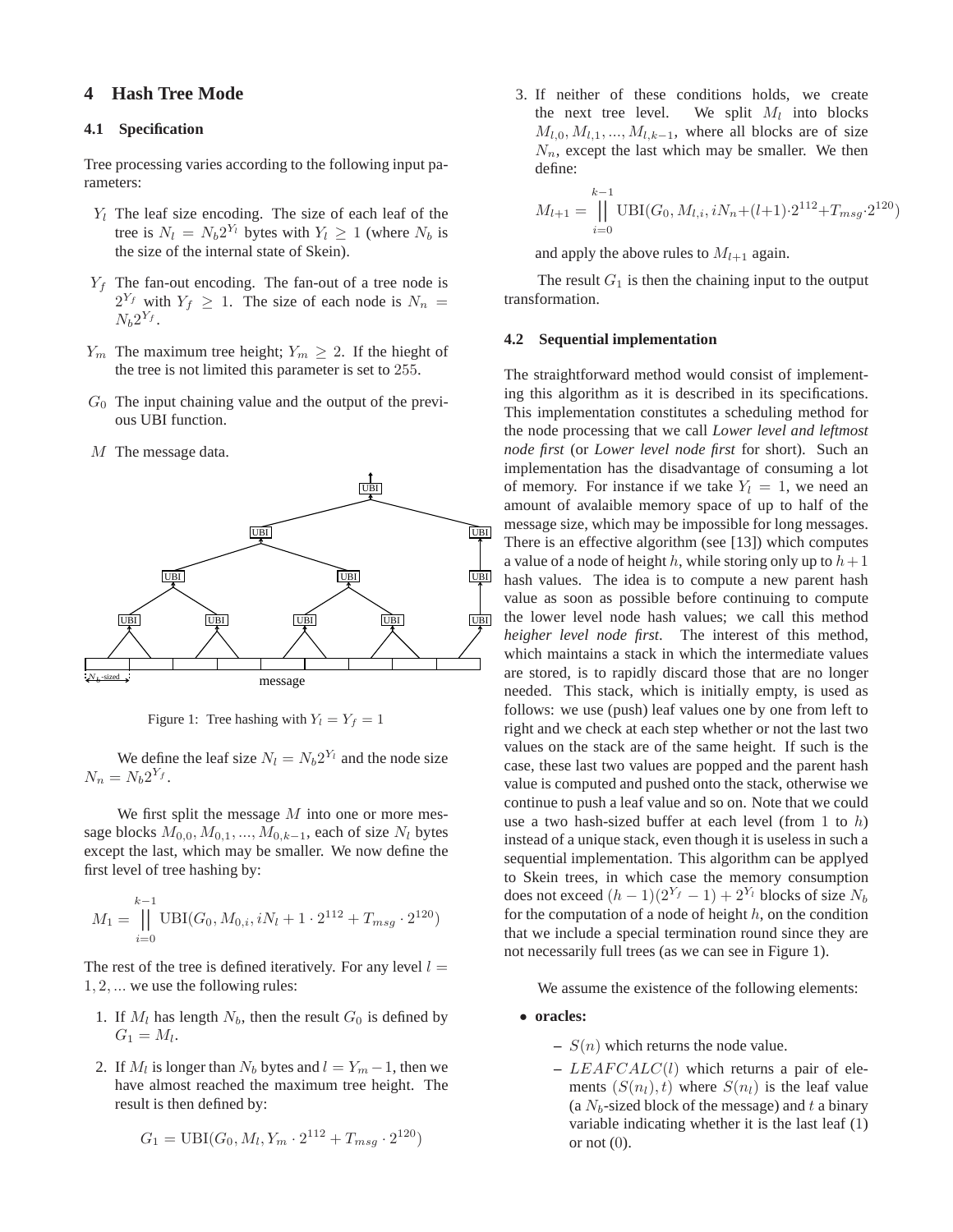- $-TOPNUMBER(s)$  which returns the number of top nodes on the stack of equal height.
- **–** SIZE(s) which returns the number of staked nodes.
- **variables:**
	- **–** l: a counter which starts from 0, the leftmost leaf.
	- **–** np: the number of nodes processed.
	- **–** cl: the current level.
	- **–** t: the termination variable
	- $-D_l$ : the internal node degree at level 1.
	- $-D_n$ : the internal node degree at level  $> 1$ .
	- **–** s: the stack.
- other notation:  $n_l$ ,  $n_p$ ,  $n_r$ ,  $n_i$  denote respectively a leaf node, a parent node, a root node and the  $i$ -th child of a parent node.

Then the Algorithm 1 describes the message processing stage with Skein tree hashing.

## **5 Approaches for parallelism**

In the following sections, we denote  $n$  the number of blocks<sup>1</sup> of the message and  $N_t$  the number of threads. These threads are then indexed  $0, 1, ..., N_t - 1$ .

We assume that  $k_1 = k = \left\lceil \frac{n}{2^Y} \right\rceil$  $\frac{n}{2^{Y_l}}$  is the number of  $N_b$ -sized blocks of level 1. We define a recursive sequence starting at an initial value  $k_2$  by

$$
k_2 = \left\lceil \frac{k}{2^{Y_f}} \right\rceil \text{ and } k_i = \left\lceil \frac{k_{i-1}}{2^{Y_f}} \right\rceil.
$$

There exists an index v for which  $k_v = 1$ . The tree height is then  $p = min(v, Y_m)$ . The bytes string produced at level i of the tree (except the base level  $i = 0$ ) can be split into  $k_i$  blocks  $M_{i,0}, M_{i,1}, M_{i,2}, ..., M_{i,k_i}$  of size  $N_b$ .

#### **5.1 Addressing parallelism**

Two possible ways to address parallelism can be applied: (i) a deterministic way, in which a thread with index  $i$ must take into account, at the current step, the predictable behavior of the threads  $0, 1, 2, ..., j - 1$ ; and (ii) a nondeterministic way, in which the *first* node whose child values are available is assigned to the first ready thread. The meaning of the term *first* depends on the strategy adopted to parallelize this algorithm as described bellow. The following sections illustrate several methods.

## **Algorithm 1** Skein tree hashing using a stack

```
1: Set l = 1, np = 0, cl = 1, t = 0, D_l = 2^{Y_l}, D_n = 2^{Y_f}and s = [.
 2: if cl < Y_m - 1 and (t \neq 0 or (TOPNUMBER(s) =D_l and cl = 1) or (TOPNUMBER(s)) =D_n and cl > 1) then
 3: Compute N = TOPNUMBER(s)4: for i = N - 1 to 0 do
5: Pop S(n_i) from s
 6: end for
 7: Concatenate S = ||_{i=0}^{N-1} S(n_i)8: Compute S(n_p) = \text{UBI}(G, S, (np - N) \cdot N_b + cl \cdot2^{112} + T_{msg} \cdot 2^{120}9: Push S(n_p) onto s
10: if cl = 1 then
11: Compute np = \left\lceil \frac{np}{D_l} \right\rceil12: else
13: Compute np = \left\lceil \frac{np}{D_n} \right\rceil14: end if
15: Increment cl
16: else
17: Compute (S(n_l), t) = LEAFCALC(l)18: Push S(n_l) onto s
19: Set np = l20: Set cl = 121: Increment l
22: end if
23: Compute R = TOPNUMBER(s)24: if t \neq 0 and R = SIZE(s) and cl > 1 then
25: for i = R - 1 to 0 do
26: Pop S(n_i) from s
27: end for
28: Concatenate S = \bigcup_{i=0}^{R-1} S(n_i)29: Compute S(n_r) = \text{UBI}(G, S, cl \cdot 2^{112} + T_{msg} \cdot 2^{120})30: Return S(n_r)31: else
32: Loop to line 2
33: end if
```
#### **5.2 Lower level node priority**

This method consists in processing the tree levels successively. It should, in theory, offer the best performances due to the (almost) absence of synchronization between threads, apart from synchronization due to dependencies between worker threads and main thread which provides the input data. An example is shown in Figure 2, in which a job is indexed as  $i_j$  where i denotes the iteration step and  $j$  the index of the assigned thread. If one counts the jobs on each level from left to right, then we can assign a job j to a thread indexed j mod  $N_t$ . This method, although intended to get the best performances, has the drawback of requiring huge amount of memory as explained above.

<sup>&</sup>lt;sup>1</sup>When it is not specified, the blocks are of size  $N_b$  bytes and we include the last block which can be of size less or equal than  $N_b$ .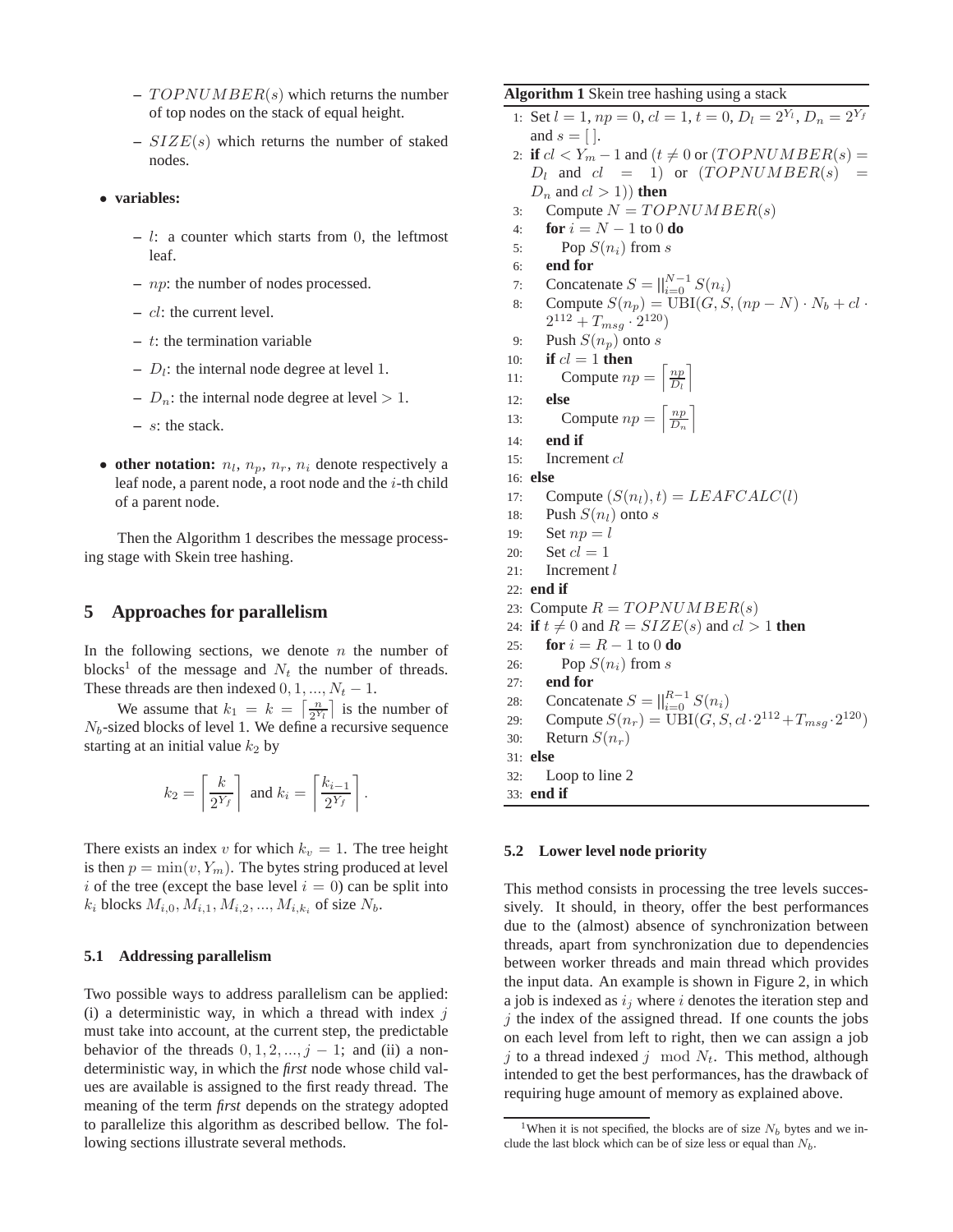

Figure 2: Lower level node first  $(Y_f = Y_l = 1, Y_m = 255, N_t = 4)$ 

For an implementation, worker threads could wait for themselves when the end of the tree level is reached. This does not minimize the number of steps. Indeed, at the same iteration it is possible to assign the last nodes of level  $i$  to the first threads and the first nodes of level  $i + 1$  to the last threads<sup>2</sup>, when the number of nodes of level  $i$  is not a multiple of  $N_t$ . Note that the other methods described hereafter do not seem to offer the opportunity to gain a few steps in order to optimize speed.

#### **5.3 Higher level node priority**



This method consists in assigning<sup>3</sup> to a thread the higher level node among all those that may be assigned to it. Apply this method in a deterministic way need that each thread maintains a vector describing, at each step, the number of nodes that can be processed on each level taking into account the tasks performed by all threads. Thus, knowing the state of the tree, a thead indexed 0 will choose the higher level node, a thread indexed 1 will choose the second higher level node, and so on (an example is shown in Figure 3). Apply this method in a non-deterministic way means that the higher level node whose child values are avalaible is assigned to the first ready thread.

The advantage of this approach is to conserve at best the memory usage during the hash process. Indeed, if we denote by  $N_t$  the number of threads, and by p the height of the produced tree, we define a recursive sequence by

$$
n_1 = N_t
$$
,  $n_{p-1} = k_{p-1}$  and

$$
n_i = \max\left(\left\lfloor \frac{n_{i-1}}{2^{Y_f}} \right\rfloor, 2^{Y_f}\right) \text{ for } i \in [1, p-1[.
$$

Thus, at each level of the tree, we can use buffers of size  $n_1N_b$  bytes for the first one,  $n_2N_b$  bytes for the second, and so on. If the  $Y_m$  parameter does not constrain this tree, then a memory space of only  $N_b \sum_{i=1}^{p-1} n_i$  bytes seems sufficient for a deterministic implementation (the memory consumption for the non-deterministic case should approach the deterministic case with high probability). Note that this estimate does not represent the maximum memory used at every moment because not all buffers will be entirely filled. In fact the real memory usage is much lower, the worst case occurring when all the buffers are not empty and not necessarily filled. Furthermore, we cannot be sure that the lengths of the first level buffers at the bottom of the tree are multiples of  $2^{Y_f}$  (take an example with 5 or 6 threads), so we have to consider them as cyclic buffers. Note also that this is only the recommended memory for the produced/consumed digests at the nodes; we must add the data input buffer cost and some other data such as mutexes, semaphores or eventual conditional variables needed for synchronization. Also, if we look at Figure 3, we must be careful that thread  $3<sub>2</sub>$  does not produce a digest before thread  $3<sub>1</sub>$  has finished consuming digest produced by  $2<sub>1</sub>$ , forcing these threads to perform a data recopy in order not to lose too much parallelism.

This scheduling method, which must be further studied, seems not easy to implement and it is not clear if it offers good performance in practice because of the large number of synchronization mechanisms required. Therefore a deterministic case implementation should be avoided since the threads might wait for themselves uselessly. Finally, note that the total number of steps increases compared to the first scheduling method because of the number of purely sequential steps, which can approach the height of the tree (see, for example, the right side of the tree in Figure 3). This number of additional steps depends on the configuration of the tree and the number of threads generated. Thus the inherent unbalanced loading between threads of this scheduling approach can induce a performance penalty, *a priori* negligible.

## **5.4 Priority to a fixed number of nodes of higher level and same level**



Figure 4: Fixed number and same level nodes first  $(Y_f = Y_l = 1, Y_m = 255, N_t = 4)$ 

A third method takes again the idea of using a stack (see Section 4.2), but applies it to an arbitrary number of

<sup>&</sup>lt;sup>2</sup>A step in between two successive levels is possible if the child values of the first nodes of level  $i + 1$  do not belong to the same iteration step.

<sup>&</sup>lt;sup>3</sup>An assignment of a node to a thread means that the thread is responsible for producing the hash value of this node using the hash values of its children.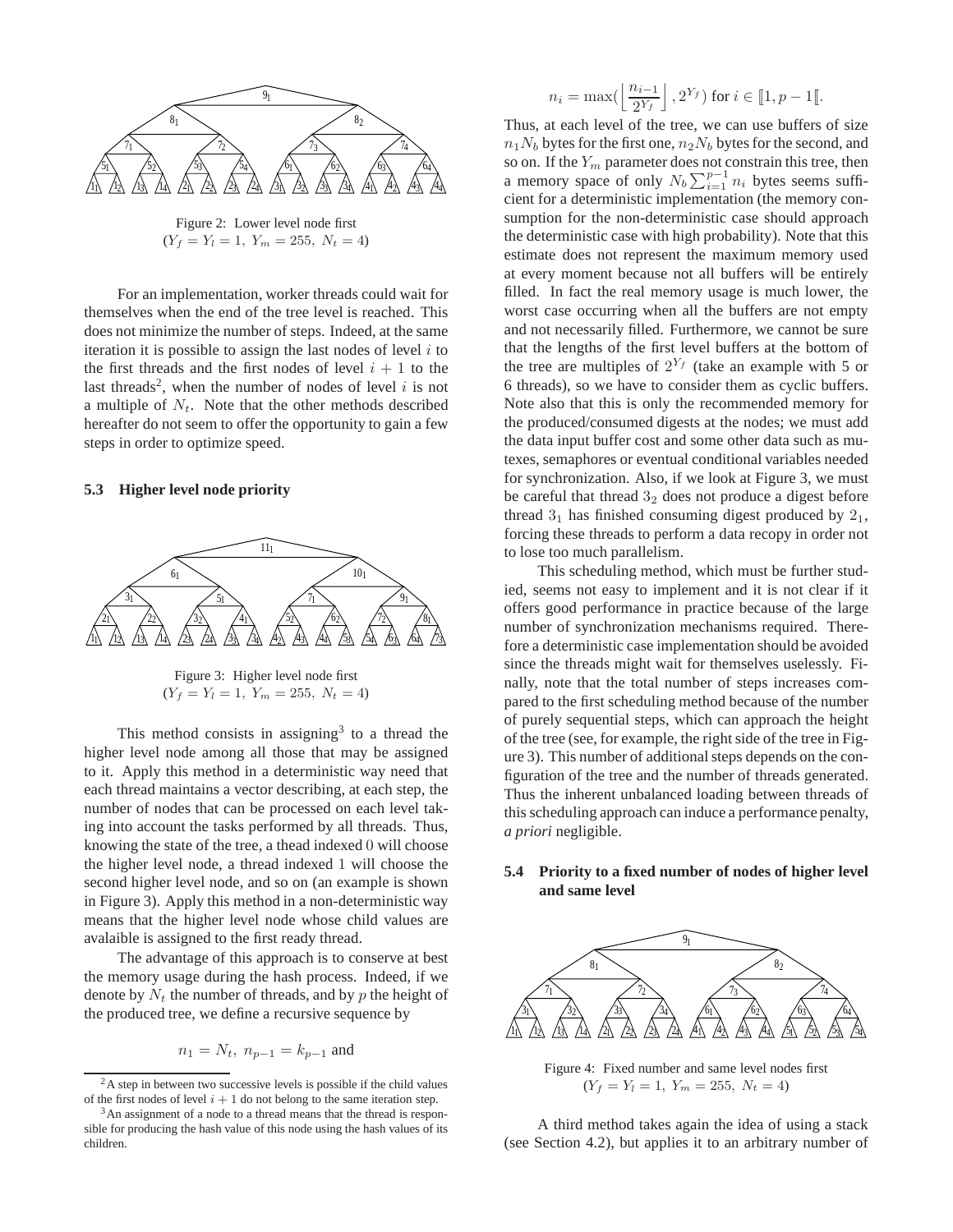threads. For  $N_t$  threads, at each level we use buffers which can receive  $N_t 2^{Y_f}$  blocks of size  $N_b$ , except the base level where the leaves are the input data buffer blocks. For the same level these threads have to compute  $N_t 2^{Y_f}$  node values in order to move up and compute  $N_t$  node values at the next level. Once these  $N_t$  nodes values are computed, the  $N_t 2^{Y_f}$  child values are removed. If the current level occupied by threads is greater than 1 and the lack of resources on the level below prevents them from finishing the compution of the  $N_t 2^{Y_f}$  blocks, then they return down to level 1, otherwise they continue, and so on (see Figure 5). In the termination phase for the end of the message, buffers' contents of less than  $N_t 2^{Y_f}$  blocks have to be processed. Furthermore, top levels may need narrower buffers (see Figure 4) and when the  $Y_m = p$  parameter constrains the tree, the penultimate level buffer must always have a capacity of  $k_{p-1}$  blocks. When a level l is reached, buffers are not all filled, except one, and the effective consumption does not exceed  $(l(2^{Y_f} - 1) + 1)N_t$  blocks of size  $N_b$ . Such an algorithm requires about  $N_t$  times more memory for storing internal node values than the sequential algorithm using level buffers instead of a stack.

We may think that this *fixed number and same level nodes first* scheduling is as efficient as the *lower level node first* version described above in Section 5.2. Just like the *higher level node first* scheduling, any recurrent waiting between threads should reduce performance, though it has the advantage of being simpler to implement.

| lvl            |                   |                    |                                             |                                           |
|----------------|-------------------|--------------------|---------------------------------------------|-------------------------------------------|
| $\overline{2}$ |                   |                    | $  \bullet   \bullet   \bullet   \bullet  $ | $  \bullet   \bullet   \bullet   \bullet$ |
|                |                   | <b>OOOOOOOO</b>    |                                             |                                           |
| $\overline{4}$ | Termination phase |                    |                                             | $  \bullet   \bullet  $                   |
| 3              | starts this step  |                    | lo o lo lo l                                | <b>COOL</b>                               |
|                |                   | $\sim$ 000000000   |                                             |                                           |
|                |                   | <u>FINITININ T</u> |                                             | 1.1.1                                     |
|                |                   |                    |                                             | step                                      |

Figure 5: level buffer utilization for a message of  $32N_b$  bytes  $(Y_f = Y_l = 1, Y_m = 255, N_t = 4)$ 

#### **5.5 Assigning subtrees**

If we consider the case where a thread is processing a subtree, the user could control an additional parameter, the height  $h_s$  of the subtree. Threads should be able to process full subtrees, not necessarilly full subtrees at the right side of the original tree and finally a last top subtree of height less than or equal to  $h_s$ .

Although the use of sub-trees may slightly unbalance loading between threads, it would have the advantage of reducing the total number of dependencies during the execution and thus improve performance. Note that the effect of this parameter could be similar to the  $Y_f$  and  $Y_l$  effect but the user might have an interest in treating a tree of a particular configuration, for example to check a hash issued from

a tree of a particular configuration.

The scheduling policies outlined above can always be applied.

## **6 From Simple hash to Tree hash**

The Tree mode allows the calculation of a hash in an incremental way; that is to say, it allows updating the hash whenever a new data field is concatenated after the actual data. It also offers the possibility of authentication and updating the hash when the data to be authenticated is never truncated or concatenated with additional fields (*e.g*: memory authentication [11], or a static dictionary).

Note that computing a hash with the Hash Tree mode requires more basic operations than Simple Hash mode (besides, there are more sophisticated mechanisms for these types of application, such as incremental hash and memory authentication). So if these features are absent, because of the overhead that represents the tree structure, it would not be worth providing this functionality in a nonmultithreaded implementation.

The object of this section is to confront the Simple Hash Mode to the Tree Hash Mode. Then, we estimate the following speedups:

- Parallel tree processing compared to the sequential UBI operation of the equation (3).
- Parallel tree processing compared to the sequential tree processing.

In each case, we give the potential speedup for which the number of hardware processing units is large enough to not be a limiting factor.

#### **6.1 Elementary operations and time complexity**

The time complexity of a function UBI for the evaluation  $UBI(G, M, T_s)$  can be described by

$$
T(l) = a \cdot (\left\lceil \frac{l}{8N_b} \right\rceil \cdot \mathbb{1}_{l>0} + \mathbb{1}_{l=0}) + b
$$

where  $l$  is the message length in bits, the constant  $a$  is the time complexity for a block ciphering operation and the constant b corresponds to the time complexity for the initialization operations such as padding operation and argument evaluation.

We can assume that  $b$  is much lower than  $a$ , so we parametrize b by  $\alpha a$  with  $\alpha \in [0,1]$  and define this time complexity by

$$
\overline{T}(n,\alpha) = a \cdot (n+\alpha) \tag{5}
$$

where  $n = \left\lceil \frac{l}{8N_b} \right\rceil$  is not zero.

The block ciphering operation by Threefish is then considered as an elementary operation; it constitutes one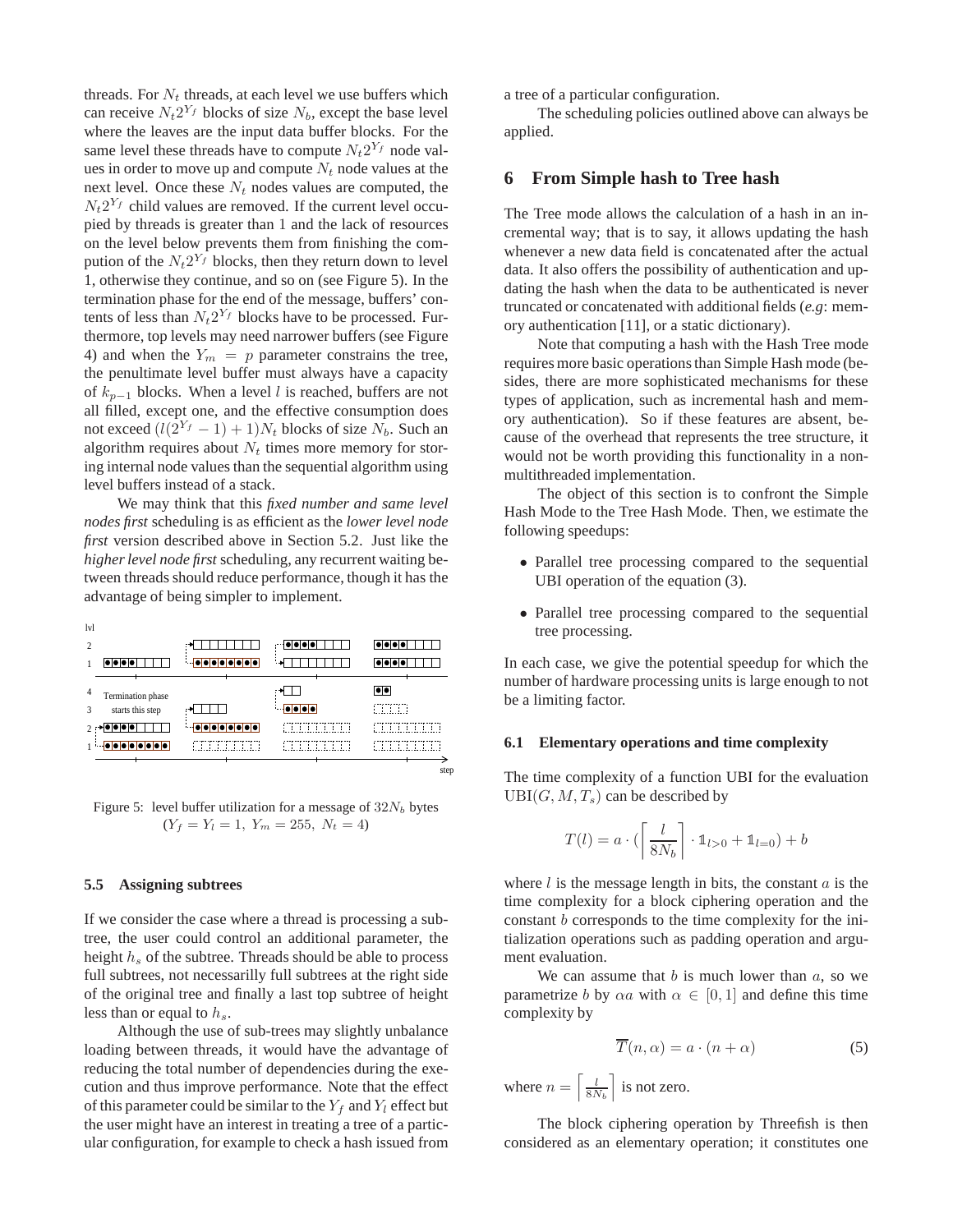iteration of the UBI chaining mode, framed in Figure 6, which gives an example of three-block message hashing using UBI.



Figure 6: Processing a message of 166 bytes

#### **6.2 Comparing the two algorithms**

The number of basic operations of a single UBI application is  $n + \alpha$ . Let's consider the Tree hash mode in the best case where there is a  $k \in \mathbb{N}$  such that  $n = 2^{Y_l} k$  and also an  $h \in \mathbb{N}$  such that  $k = 2^{Y_f h}$ . The associated tree is a complete tree of  $2^{Y_f}$  nodes and of depth h. If  $h \leq Y_m - 1$ , the number of basic operations without the contributions in  $\alpha$  is given by

$$
N_s^{nc}(n) = n \cdot \left(1 + \frac{2^{Y_f - Y_l}}{2^{Y_f} - 1}\right) - \frac{2^{Y_f}}{2^{Y_f} - 1}.
$$

For  $h > Y_m - 1$ , this becomes

$$
N_s^c(n) = n \cdot \left(1 + \frac{2^{Y_f(Y_m - 1)} - 1}{2^{Y_t + Y_f(Y_m - 2)}(2^{Y_f} - 1)}\right).
$$

The associated contributions in  $\alpha$  are

$$
M_s^{nc}(n, \alpha) = \frac{n \cdot 2^{Y_f - Y_l} - 1}{2^{Y_f} - 1} \cdot \alpha,
$$
  

$$
M_s^{c}(n, \alpha) = (n \cdot \frac{2^{Y_f(Y_m - 1)} - 1}{2^{Y_I + Y_f(Y_m - 2)}(2^{Y_f} - 1)} + 1) \cdot \alpha.
$$

Following the model of equation (5), the time complexity  $\overline{T_t}(n, \alpha)$  of a calls tree UBI for n of the form  $2^{Y_t+Y_f h}$  is given by

$$
\overline{T_t}(n,\alpha) = \begin{cases}\n a \cdot (N_s^{nc}(n) + M_s^{nc}(n,\alpha)) & \text{if } h \le Y_m - 1 \\
 a \cdot (N_s^{c}(n) + M_s^{c}(n,\alpha)) & \text{otherwise.} \n\end{cases}
$$

From  $N_s^{nc}(n)$  and  $N_s^{c}(n)$ , for a fixed message size and not taking into account the contributions in  $\alpha$ , one can observe the following:

- If  $Y_l = Y_f = 1$  and  $h \leq Y_m 1$ , then the maximum number of basic operation is reached. Such parameters can be of interest if we can use  $\frac{n}{2}$  parallel processing units.
- If  $Y_m = 2$  and  $h > Y_m 1$ , then  $Y_f$  is not used, the number of operations is function only of  $Y_l$  and is maximized for  $Y_l = 1$ .
- Increasing  $Y_l$  will minimize the overhead of the number of operations but requires the use of larger buffers, mainly in a multi-threaded implementation.
- Increasing  $Y_f$  tends to decrease the number of operations as well, but it is much less significant compared to  $Y_l$ .
- The choice of the two parameters  $Y_l$  and  $Y_f$  influences the deep of the tree and therefore the memory usage overhead. Increasing these two parameters will decrease the overhead. A constraint  $Y_m$  on the tree depth does not affect the amount of memory required for a hash computation (though when using mechanisms for memory authentication one needs to store the intermediary levels of the tree).

The choice of parameters  $Y_f$ ,  $Y_l$  and  $Y_m$  depends on the degree of parallelism for a particular implementation, the synchronization primitives of a specific implementation, and the constraints associated with the memory requirements.

Now we consider the optimal configuration with  $k$ processing units. If  $h \le Y_m - 1$ , the number of operations by processing unit, without the contribution in  $\alpha$ , shall be

$$
N_p^{nc}(n) = 2^{Y_l} + h \cdot 2^{Y_f}.
$$

For  $h > Y_m - 1$ , this becomes

$$
N_p^c(n) = 2^{Y_l} + (Y_m - 2) \cdot 2^{Y_f} + 2^{Y_f(h - Y_m + 2)}.
$$

The associated contributions in  $\alpha$  are

$$
M_p^{nc}(n,\alpha) = (h+1) \cdot \alpha,
$$
  
\n
$$
M_p^{c}(n,\alpha) = Y_m \cdot \alpha.
$$

Following always the model of equation (5), the time complexity  $\overline{T_t^p}(n, \alpha)$  of a calls tree UBI performed by a system with at least  $k$  processing units and for  $n$  of the form  $2^{Y_t+Y_f h}$  is given by

$$
\overline{T_t^p}(n,\alpha) = \begin{cases}\n a \cdot (N_p^{nc}(n) + M_p^{nc}(n,\alpha)) & \text{if } h \le Y_m - 1 \\
 a \cdot (N_p^c(n) + M_p^c(n,\alpha)) & \text{otherwise.} \n\end{cases}
$$

We define  $PS_{pt/u}(n)$  to be the potential speedup of the Tree mode in an optimal configuration system, for  $n$  of the form  $2^{Y_t+Y_f h}$ , when compared to the Simple hash (a straight UBI operation).  $PS_{pt/u}(n)$  is given by

$$
PS_{pt/u}(n) = \frac{\overline{T}(n, \alpha)}{\overline{T_t^p}(n, \alpha)}.
$$

For any  $n$ , there exists two full trees, one with a lower value  $h_1 = \left| \frac{\ln(\left\lfloor \frac{n}{2^Y_l} \right\rfloor)}{\ln(2^Y_l)} \right|$  $\ln(2^{Y_f})$ and the other with an upper value  $h_2 = \left[\frac{\ln(\left[\frac{n}{2^Y_l}\right])}{\ln(2^Y_l)}\right]$  $ln(2^{Y_f})$ , which allow to bound the not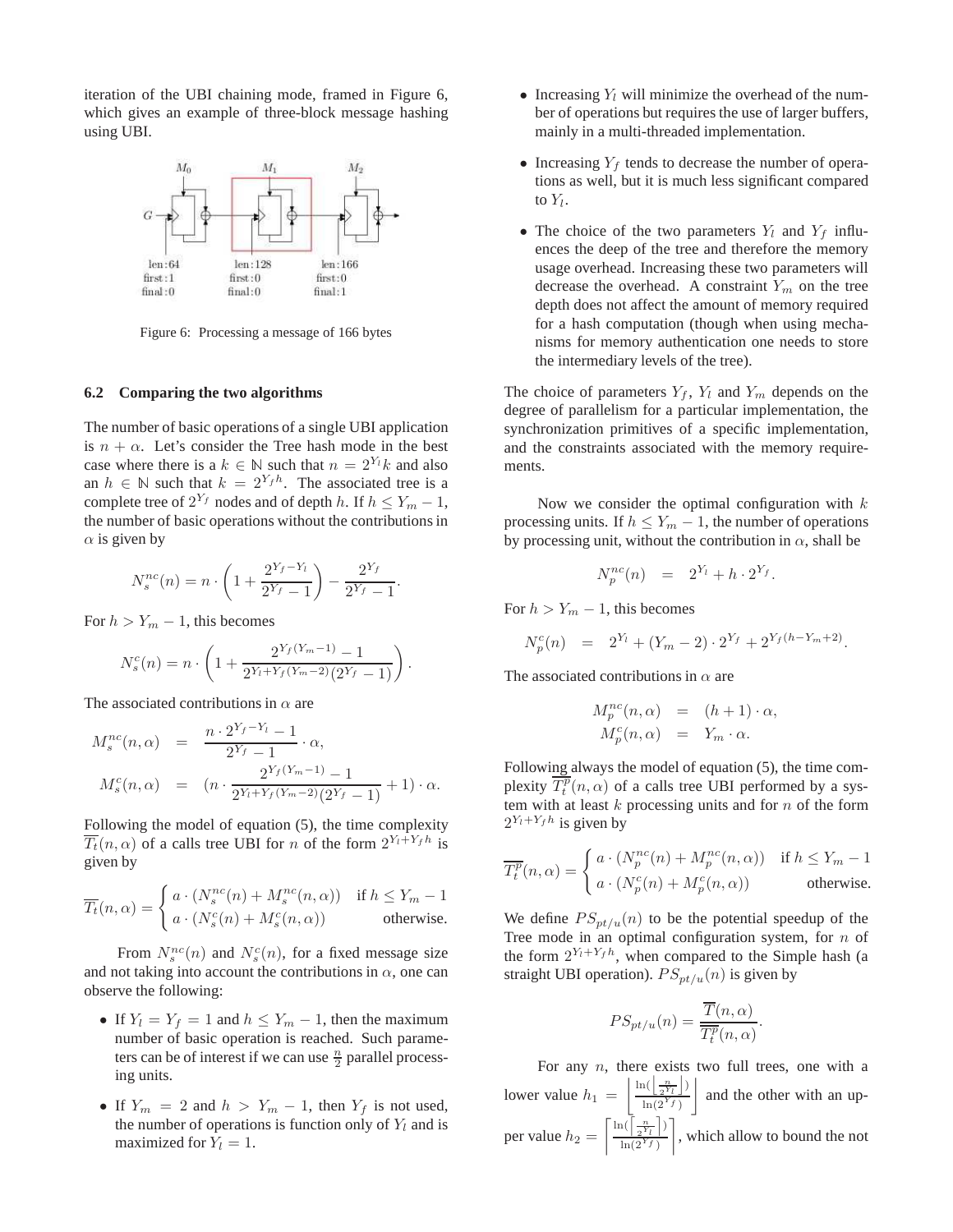constrained tree generated over the n-block-sized message  $(h_2 - h_1 \le 1)$ . Then, for all n and a not constrained tree,

$$
PS_{pt/u}(n) \ge \frac{\overline{T}(n,0)}{\overline{T^p_t(2^{Y_t+Y_f h_2},1)}}
$$

and we can deduce the following result.

**Lemma 1.** *In the general case, for all* n *but a not constrained tree in height,*  $PS_{pt/u}(n) \in \Omega(\frac{n}{\log n})$ .

Note that if we take  $\alpha = 0$ , for *n* of the form  $2^{Y_t + Y_f h}$ and  $h \leq Y_m - 1$ , we have

$$
PS_{pt/u}(n) = \frac{n}{N_p^{nc}(n)}
$$
  
= 
$$
\frac{n \cdot \log(2^{Y_f})}{(\log(n) - \log(2^{Y_i})) \cdot 2^{Y_f} + \log(2^{Y_i}) \cdot 2^{Y_i}}.
$$

Similarly, in this case and if  $h > Y_m - 1$ , the speed-up is then  $PS_{pt/u}(n) = \frac{n}{N_p^c(n)}$ .

## **6.3 Speed-up of the Tree hash**

We define  $PS_{pt/st}(n)$  the potential speedup of the Tree mode in an optimal configuration system, for  $n$  of the form  $2^{Y_t+Y_f}$  and when compared to a one processor implementation, by

$$
PS_{pt/st}(n) = \frac{\overline{T_t}(n, \alpha)}{\overline{T_t^p}(n, \alpha)}.
$$

In the general case, for all  $n$  and a not constrained tree, we can give a following lower bound

$$
PS_{pt/st}(n) \ge \frac{\overline{T_t}(2^{Y_l + Y_f h_1}, 0)}{\overline{T_t^p}(2^{Y_l + Y_f h_2}, 1)}
$$

.

Then, adequate lower bound and upper bound for  $\overline{T_t}(2^{Y_t+Y_fh_1},0)$  and  $\overline{T_t^p}(2^{Y_t+Y_fh_2},1)$  respectively allow to express exclusively in terms of  $n$  a lower bound for  $PS_{pt/st}(n).$ 

Note that if we take  $\alpha = 0$ , for n of the form  $n =$  $2^{Y_t+Y_f h}$  and  $h \leq Y_m - 1$ , then the potential speed-up of Hash Tree when compared to a single processor implementation is  $PS_{pt/st}(n) = \frac{N_s^{nc}(n)}{N_p^{nc}(n)}$  and in case of a constrained tree with  $h > Y_m - 1$  we have  $PS_{pt/st}(n) = \frac{N_s^c(n)}{N_p^c(n)}$ .

### **6.4 Numerical estimates**

In order to compare implementation speedup to a not pessimistic speedup reference, a user must estimate time complexity  $T_{st}^{N.E.}(n)$  of the sequential version of the tree for all  $n$  by

$$
T_{st}^{N.E.}(n,\alpha) = n + \sum_{i=1}^{p-1} k_i + \sum_{i=1}^{p} k_i \alpha.
$$

In a same way, an upper bound for the time complexity  $T_{N_t}^{N.E.}(n,\alpha)$  of the parallel version executed by  $N_t$  processing units is given by

$$
T_{N_t}^{N.E.}(n,\alpha) = \left\lceil \frac{k_1}{N_t} \right\rceil (2^{Y_t} + \alpha) + \sum_{i=2}^p \left\lceil \frac{k_i}{N_t} \right\rceil (2^{Y_f} + \alpha).
$$

Then a good lower bound for the performance improvement  $S_{N_t/st}^{N.E.}$ , when an implementation dedicated to  $N_t$  processing units is used, is given by

$$
S_{N_t/st}^{N.E.} = \frac{T_{st}^{N.E.}(n,0)}{T_{N_t}^{N.E.}(n,1)}.
$$

## **7 Java implementation**

This section provides some details on a Java implementation of Skein based on an approach like the first one in Section 5, which offers maximum parallelism in theory and is independent of the algorithm parameters (in particular the parameters influencing the node sizes and tree structure in Skein Hash Tree mode). Details of the performance given here are for illustrative purposes, only. We have not attempted to optimize the method for practical use; we are aiming solely to demonstrate the performance improvements that can be obtained on a lambda system configuration.

**Thread scheduling in Java.** There are two kinds of schedulers : green and native. A green scheduler is provided by the Java Virtual Machine (JVM), and a native scheduler is provided by the underlying OS. In this work, tests were performed on a Linux operating system with a JVM using the native thread scheduler. This provides a standard round-robin strategy.

Threads can have different states : initial state (when not started), runnable state (when the thread can be executed), blocked state and terminating state. The main issue is when a thread is in the blocked state, *i.e.* waiting for some event (for example, a specific I/O operation or waiting for a signal notification), in which case the thread is not consuming CPU resources at all, meaning that having a large number of blocked threads does not impact much on the efficiency of the system.

#### **7.1 Class organization**

Our implementation of Skein is composed of several classes, splitting the core functionality and special code of the algorithm:

- Main algorithm: The Skein core is implemented as three classes, Skein256, Skein512 and Skein1024. They all provide the same interface, and support Simple Hash as well as Full Skein. Tree and thread management is done in other support classes.
- Tree and thread support: Different class were implemented, each representing the different kind of nodes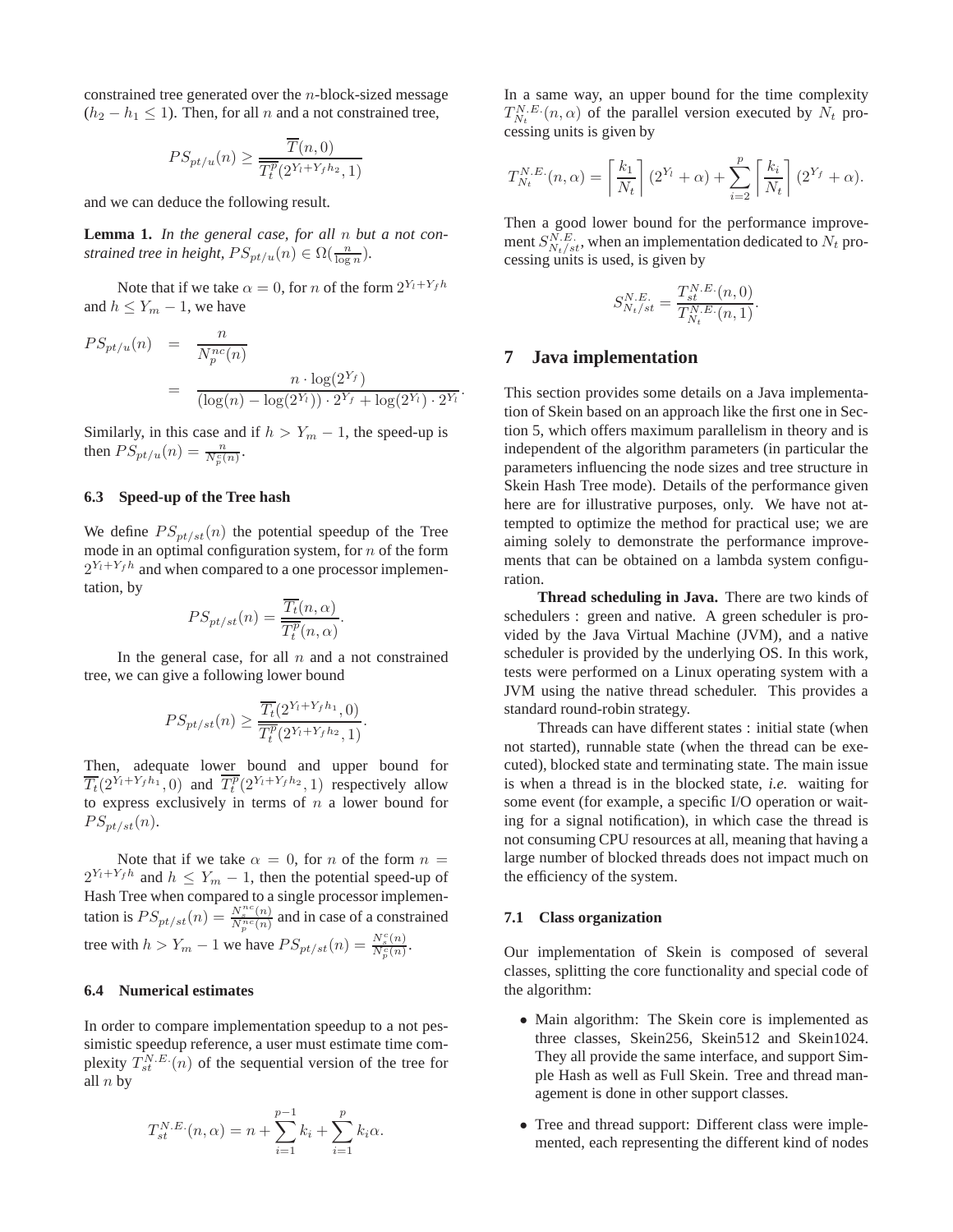we can have in the hash tree. All of these classes have a similar interface:

- TreeNode: used when hashing a file with a hash tree
- NodeThread: used in a hash tree with one thread per node
- NodeJob: used in a hash tree with one job per node, and processes those jobs with a thread pool
- ThreadPool: manage the pool of thread used with NodeJob instance.
- Other classes are needed for the pipeline implementation of Skein: SimplePipeFile and TreePipeFile are used, the first one for Simple Hash and the second one for Full Skein with tree.

In addition to these classes, two main classes were written. The Speed class is used to test the speed-up of the algorithm, and the Test class implements direct calls to the different hash methods on different inputs, as well as running tests provided in the Skein reference paper.

### **7.2 Sequential Skein implementation**

To do a Simple Hash, one simply calls the update() and digest() methods on a Skein class. There are also methods available to perform the Tree hash computation sequentially.

#### **7.3 Parallel Skein implementation**

1. *One thread per node*

We create one thread per node, and let the scheduler handle how they are executed.

2. *One thread per node with a thread pool*

To optimize the first implementation we create a thread pool that has a fixed number of threads. These threads accept jobs in a FIFO manner and then executes them (Figure 7).

3. *Pipe input file*

Because most of the time people hash many files at the same time, we have decided to implement a pipe that applies the hash function in parallel for each input file. This implementation uses the thread pool with a thread count equal to the number of files to be hashed. It is implemented using both the Simple hash and the Tree hash methods.

## **8 Testing and performances**

The tests were done using a basic platform for illustrative purpose only: a Dell Latitude D830, Intel(R) Core(TM)2 Duo CPU T7500 @ 2.20Ghz, 2GB RAM, L2 cache size 4MB with a Ubuntu 9.10 operating system. For evaluating



Figure 7: Parallel Skein using one thread per node and a thread pool

the performance of the various implementations we wrote the Speed class, used in conjunction with the YourKit profiling tool [4], which allows monitoring the CPU and memory usage. In order to determine the efficiency of the implementation, we have performed tests using a fixed file of 700MB. The performance results are illustrated in the chart below:



Figure 8: Processing speed (in MB/s) comparison between the Skein versions

Although the fastest version should theoretically be Skein-1024, from this chart we can see that the version using a block size of 512 bits is faster. That is because the computer used for these tests has a 64 bit processor. Furthermore, the slowest for our test is Skein-256, but this one would be the fastest on a 32 bit CPU.

The tests using the YourKit profiler showed that the parallel versions use more heap memory, but the *CPU load* stay close to 100%, meaning both processors available on the platform are used at their full capacity.

In terms of execution time the *One Thread per Node* implementation is the slowest. This is mainly due to the overhead of the thread scheduler and poor memory management. Creating a lot of threads, although highly scalable, for single use is quite costly: it triples the heap memory usage in comparison to the sequential version, but is not very effective. It is also slower when compared to the sequential version, due to excessive synchronization required between threads.

To optimize this parallel implementation, we created a thread pool class. With a limited number of threads, we use less memory, although it is still high when compared to the sequential version. On the other hand, the execution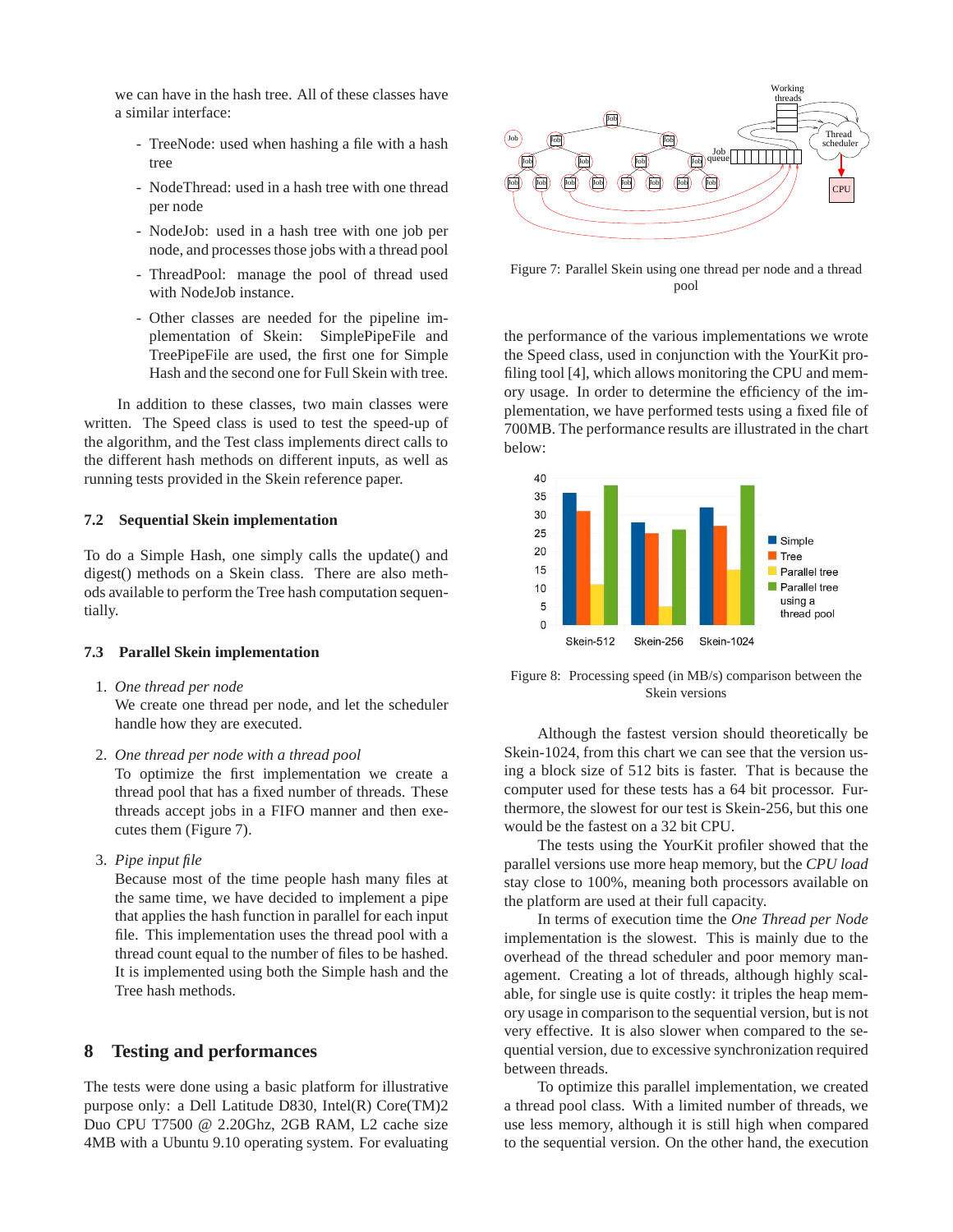time for this implementation is less than half of the sequential version.

The last parallel implementation uses the thread pool class with as many threads as input files. This is an efficient implementation as the execution time is half of the sequential version, and the difference for the used heap memory is quite small for the simple mode hash it is less than 0.2MB. Also an important factor is that when running the tests on a computer with two CPUs, having two input files means that both threads stay in the runnable state, which allows us to maximize CPU utilization.

Comparing the three versions of Skein implementations, we noticed that for the simple sequential implementation the amount of heap memory used is almost the same. A small difference was noted for Skein-1024, which uses 0.1MB more heap memory and 0.1MB more non-heap memory. This is because this last version uses blocks of 1024 bits. In terms of execution time the results reflected the ones in the chart above.

For the tree implementations, we used the same parameters for all three versions of Skein. The results showed that for the sequential version Skein-256 uses less memory, and for the parallel implementations Skein-1024 uses less heap memory. The reason is that the number of nodes is smaller for Skein versions with bigger block sizes, and the size of each node does not vary much between the three versions.

## **9 Comparing with other implementations**

Our implementations were also tested and compared to other Skein implementations, one in Java, from sphlib-2.0, and the second in C from the NIST submission of Skein.

In Java, using our Speed class to test both our implementation and sphlib-2.0 implementation, we obtained the results in Table 1. As we can see the Skein implementa-

| Implementation               | Processings speed |  |
|------------------------------|-------------------|--|
| Skein-512 our implementation | 36MB/s            |  |
| Skein-512 sphlib-2.0         | 34MB/s            |  |
| $SHA-512$ sphlib-2.0         | 27MB/s            |  |

Table 1: Speed results - sphlib-2.0

tion from the sphlib-2.0 is slower. Also it is important to notice that this Skein implementation is much faster when compared to the SHA-512 one (Skein is therefore a good candidate for replacing the current SHA-2).

For the second comparison in terms of execution time we used a 700MB file and hashed it using both our implementation in Java and the C reference implementation of Skein. The execution times are the followings: 27 seconds with the Java sequential version, 20 seconds with the Java parallel version and 24 seconds with the C reference (sequential) version. The Java implementation of the tree mode was of course slower than the C version, but not significantly; therefore some Java applications can use Java

implementation of Skein with no very significant loss of performances. On the other hand, the parallel implementation using the thread pool is faster than the C implementation.

## **10 Conclusion and further work**

Hash functions are the most commonly used cryptographic primitives. These functions can be found in almost any application and they secure the fundamental levels of our information infrastructures. Currently the SHA family of functions is the most popular, but because the SHA-1 version was broken a new SHA family is needed.

Skein is one of the candidates to the second round of the SHA-3 competition and, judging by the results obtained, it is one of the promising candidates.

Skein is appropriate for hardware implementation, both for devices with little memory and high speed needs. Furthermore, software implementations of this family of hash functions in C or Java can be used immediately, increasing its accessibility. The C version is the fastest, but the availability of a pure Java implementation with acceptable performance is interesting for a large class of Java applications.

Further work is in progress for testing the parallel implementation on a highly multi-core/multi-processor system. Moreover, further research should be done to implement a more specific thread scheduling policy that would increase performances by minimizing the scheduling overhead.

## **References**

- [1] Nist. http://www.nist.gov/index.html.
- [2] Schneier on security (web site). http: //www.schneier.com/blog/archives/ 2005/02/cryptanalysis\_o.html.
- [3] Sha-3 competition. http://www.nist.gov/ itl/csd/ct/hash\_competition.cfm.
- [4] Yourkit profiler (web site). http://www. yourkit.com.
- [5] G. S. Almasi and A. Gottlieb. *Highly parallel computing*. Benjamin-Cummings Publishing Co., Inc., Redwood City, CA, USA, 1989.
- [6] M. Bellare, T. Kohno, S. Lucks, N. Ferguson, B. Schneier, D. Whiting, J. Callas, and J. Walker. Provable security support for the skein hash family, 2009. http://www.skein-hash.info/ sites/default/files/skein-proofs. pdf.
- [7] Guido Bertoni, Joan Daemen, Michael Peeters, and Gilles Van Assche. On the indifferentiability of the